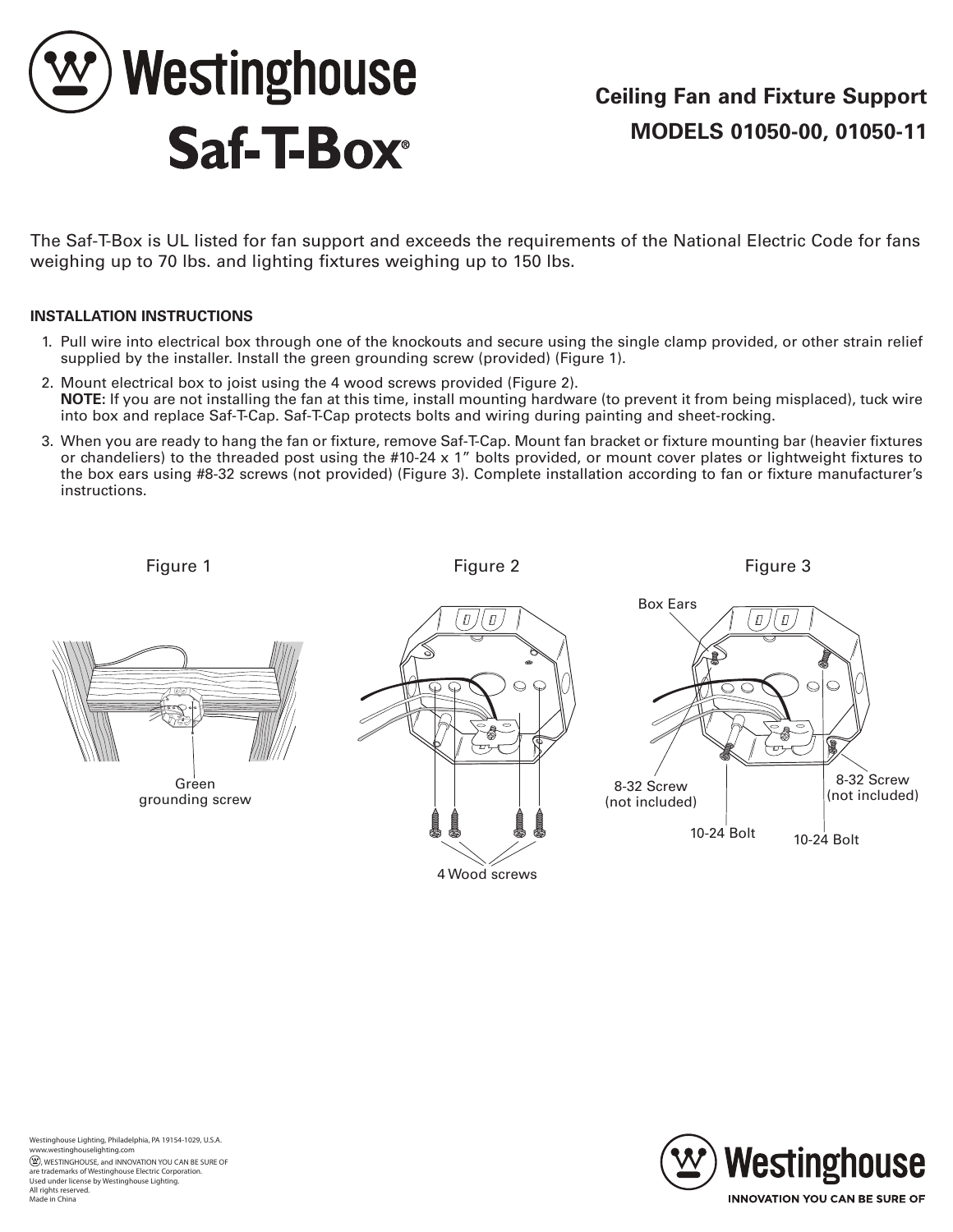

El Saf-T-Box está listado por UL para soporte de ventiladores y excede los requisitos del Código Eléctrico Nacional (NEC) para ventiladores que pesen hasta 70 lbs. y artefactos luminosos que pesan hasta 150 lbs.

## **INSTRUCCIONES DE INSTALACIÓN**

- 1. Introduzca el cable en la caja eléctrica a través de uno de los agujeros ciegos y asegúrelo con la abrazadera incluida u otro alivio de tensión suministrado por el instalador. Instale el tornillo verde de conexión de puesto a tierra (incluido) (Figura 1).
- 2. Monte la caja eléctrica en la vigueta usando los 4 tornillos para madera incluidos (Figura 2). NOTA: Si no está instalando el ventilador en este momento, instale los accesorios de montaje (para evitar que se pierden), meta el cable en la caja y reemplace el Saf-T-Cap. El Saf-T-Cap protege los pernos y el cableado durante la pintura e instalacion de paneles de yeso.
- 3. Cuando esté listo para colgar el ventilador o el accesorio, quítale el Saf-T-Cap. Monte el soporte del ventilador o la barra de montaje del artefacto (accesorios o lámparas más pesadas) en el poste con los pernos de #10-24 x 1" incluidos o monte placas de cubierta o artefactos livianos en las orejas de la caja eléctrica utilizando #8-32 tornillos (no incluidos) (Figura 3). Complete la instalación de acuerdo con las instrucciones del fabricante del ventilador o del accesorio.

Tornillo verde de puesto a tierra







All rights reserved. Made in China